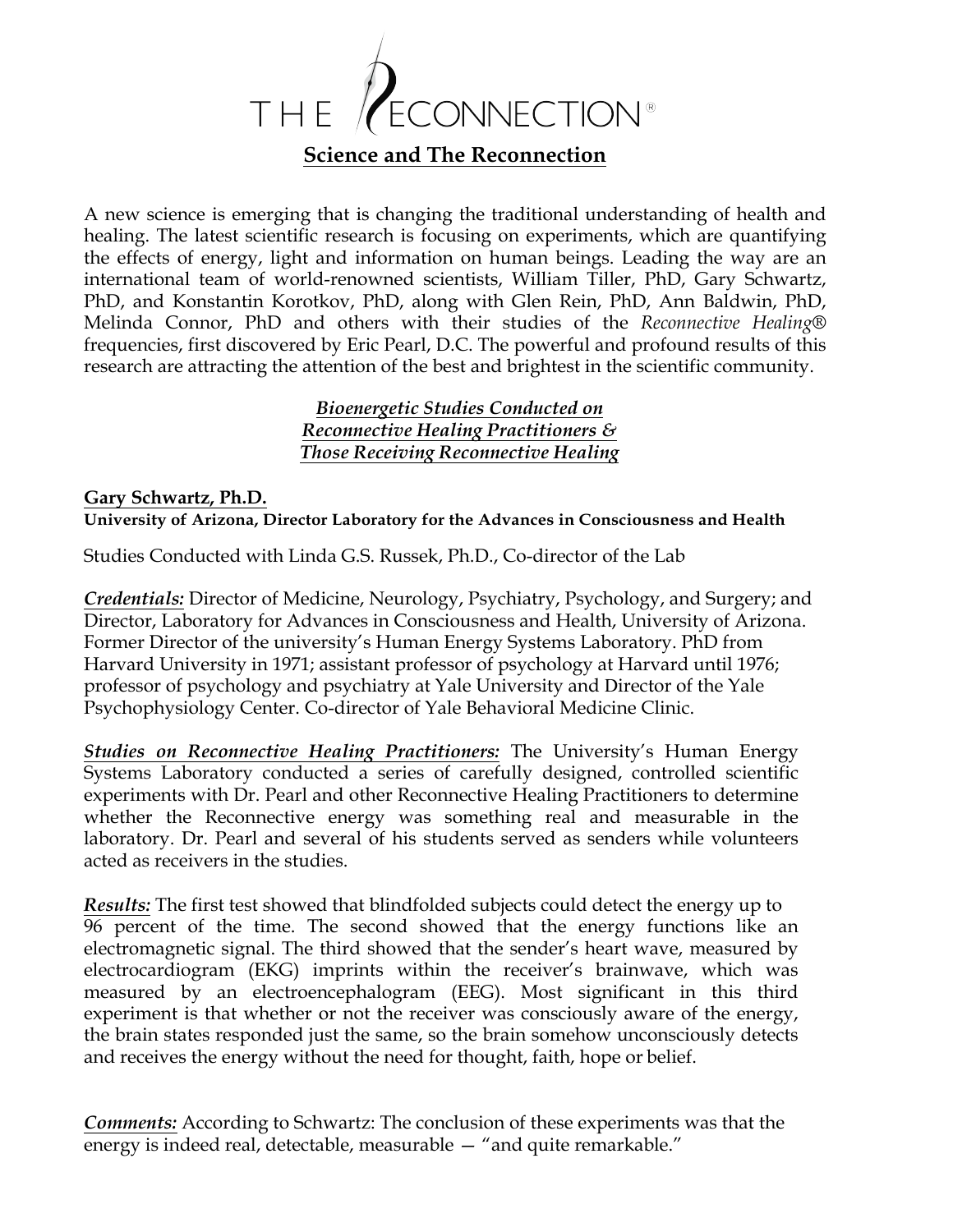

#### **Gary Schwartz, Ph.D.**

**University of Arizona, Director Laboratory for the Advances in Consciousness and Health**

Studies Conducted with Drs. Melinda Connor and Ann Baldwin, Laboratory for Advances in Consciousness and Health at the University of Arizona.

*Credentials:* Director of Medicine, Neurology, Psychiatry, Psychology, and Surgery; and Director, Laboratory for Advances in Consciousness and Health, University of Arizona. Former Director of the university's Human Energy Systems Laboratory. PhD from Harvard University in 1971; assistant professor of psychology at Harvard until 1976; professor of psychology and psychiatry at Yale University and Director of the Yale Psychophysiology Center. Co-director of Yale Behavioral Medicine Clinic.

*Studies on People Who Attended Reconnective Healing Seminars:* Dr. Schwartz and his colleagues conducted their "baseline energy healing" studies both at Dr. Schwarz's lab at the University of Arizona. These studies measured people's abilities to work with, feel, transmit and receive light and other electromagnetic frequencies before and after they attended the seminar.

*Results:* What they found was dramatic. Of the more than 100+ people who participated in the study, *all* walked out with permanently expanded and new electromagnetic abilities following the Reconnective Healing seminar, whether they had never studied healing or if they were already master teachers of the various other energy healing techniques known today. They all increased to dramatic new levels.

#### **Ann Linda Baldwin, Ph.D. and Gary Schwartz, Ph.D.**

**University of Arizona, Laboratory for the Advances in Consciousness and Health, Department of Psychology & Department of Physiology, College of Medicine**

*Credentials:* **Ann Linda Baldwin:** Professor of Physiology and Psychology at the University of Arizona. Holds a Bachelors degree in Physics from University of Bristol, UK, a Masters degree in Radiation Physics from University of London, UK and a PhD in Physiology from Imperial College, University of London.

**Gary Schwartz:** Director of Medicine, Neurology, Psychiatry, Psychology, and Surgery; and Director, Laboratory for Advances in Consciousness and Health, University of Arizona. Former Director of the university's Human Energy Systems Laboratory. PhD from Harvard University in 1971; assistant professor of psychology at Harvard until 1976; professor of psychology and psychiatry at Yale University and director of the Yale Psychophysiology Center. Co-director of Yale Behavioral Medicine Clinic.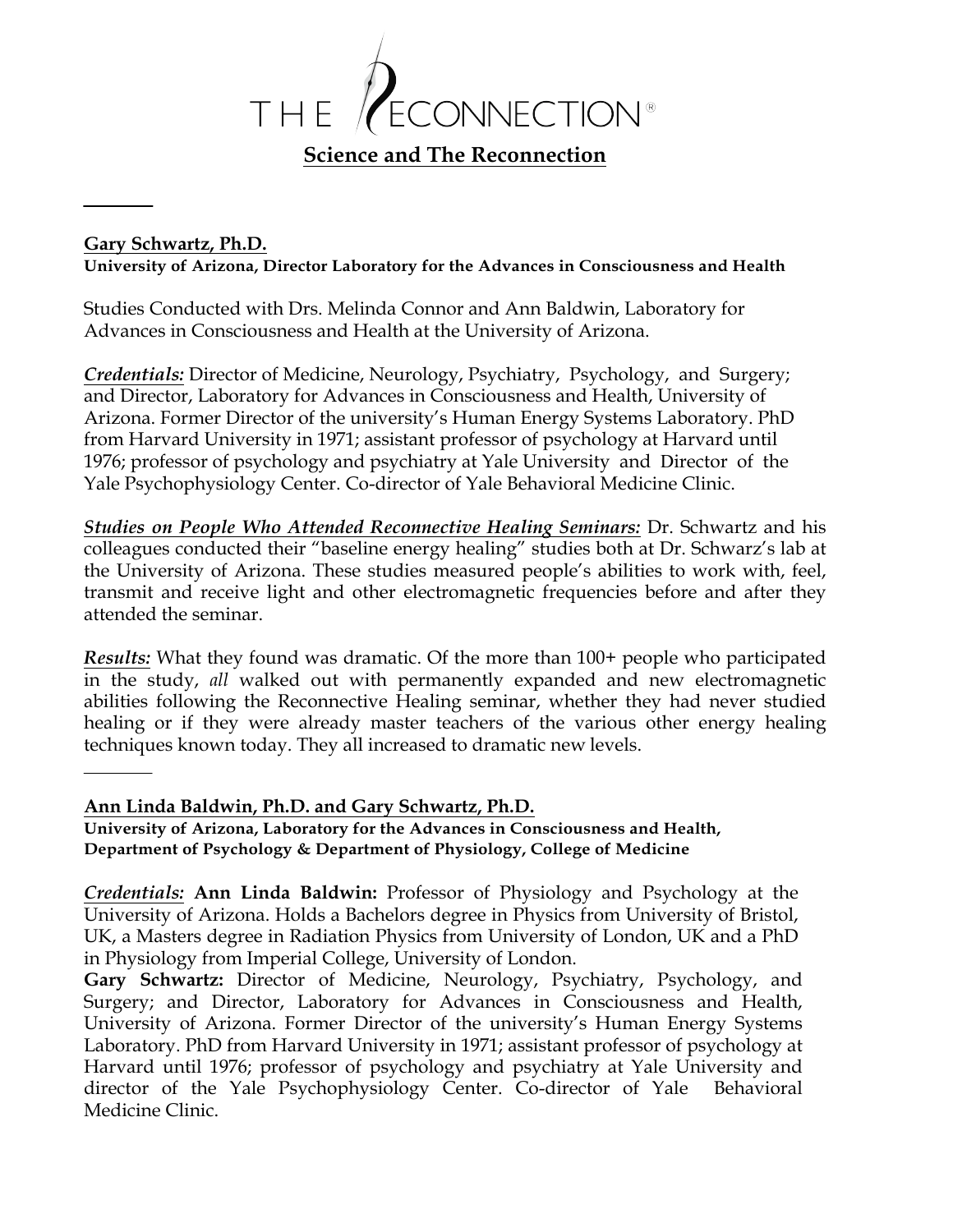

*Study:* The study set out to determine if one 10-minute session of Reconnective Healing could increase the range of motion and arm elevation of those people with medically-diagnosed "frozen shoulder" or other range-limiting conditions. This was measured against a control group and physical therapy, as well as others.

*Results:* The study showed that a 10-minute session of Reconnective Healing significantly improved range of motion by an average of 26 degrees in people with restricted shoulder mobility. *The degree of improvement was significantly greater than that produced by physical therapy*. Reconnective Healing also significantly reduced the pain reported by participants as they regained the ability to raise their arms.

#### **Konstantin Korotkov, PhD**

#### **Deputy Director of Saint-Petersburg Federal Research Institute of Physical Culture**

*Credentials:* Deputy Director of Saint-Petersburg Federal Research Institute of Physical Culture. Professor of Computer Science and Biophysics at Saint-Petersburg Federal University of Informational Technologies, Mechanics and Optics. Professor of Research in Saint Petersburg Academy of Physical Culture. President of the International Union for Medical and Applied Bioelectrography. Member of the Editorial Board: J*ournal of Alternative and Complementary Medicine* and *Journal of Science of Healing Outcomes*

*Study:* The study was designed to register the changes that occur in people who receive Reconnective Healing. In June 2010, two Reconnective Healing instructors facilitated five volunteers. The energy emissions from the fingertips of the volunteers were captured and measured with Korotkov's Electrophonic Imaging Camera (EPC), before and after the treatment. This study was conducted at The International Society for the Study of Subtle Energies and Energy Medicine (ISSSEEM) and is the subject of a peer-reviewed, published research journal article.

*Results:* An increase in energy was recorded by all five people, with three in particular, showing significant changes. Measurements also demonstrated reductions in "entropy," denoting significant harmonization of the patients' condition.

#### **Konstantin Korotkov, PhD**

**Deputy Director of Saint-Petersburg Federal Research Institute of Physical Culture**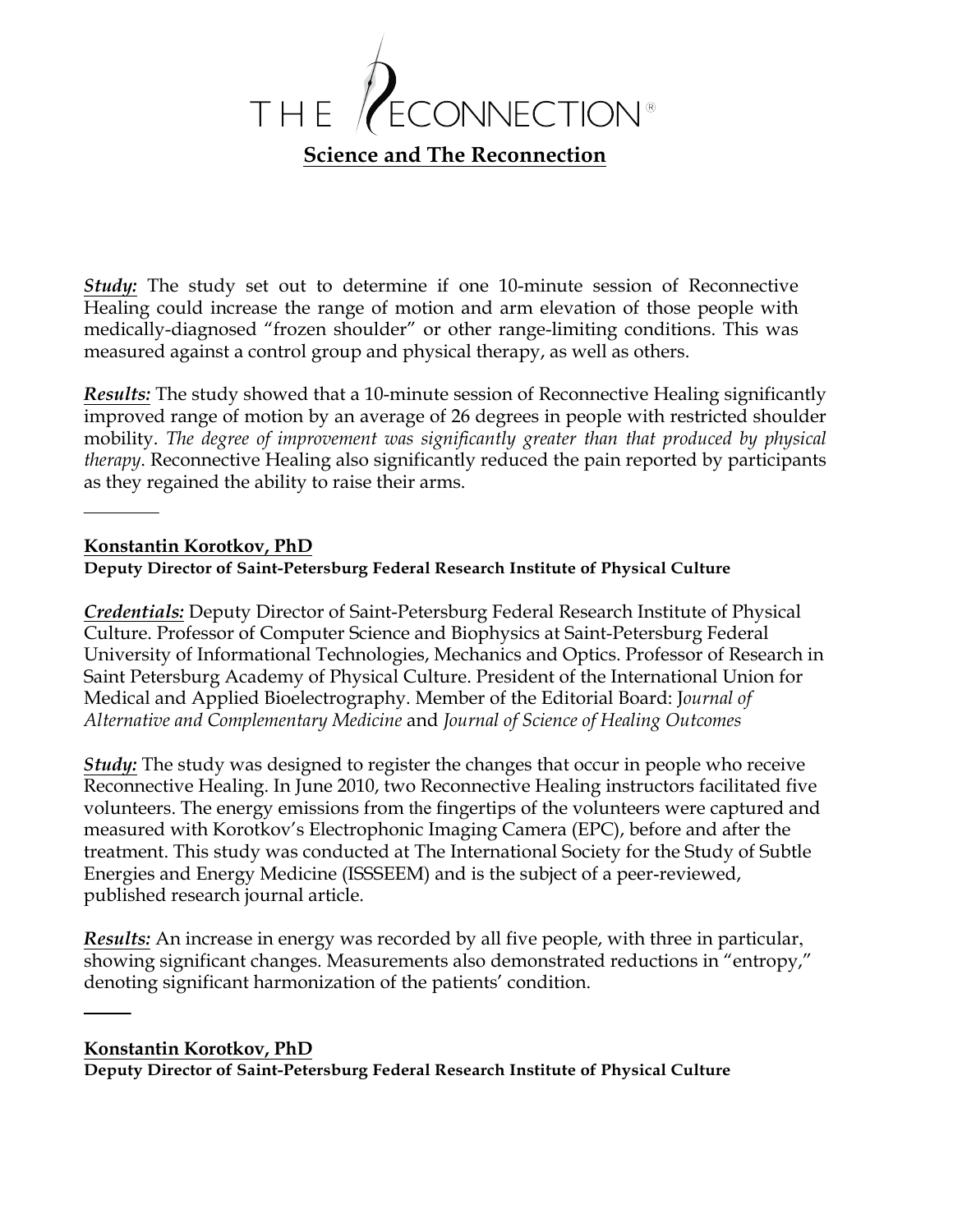

*Credentials:* Deputy Director of Saint-Petersburg Federal Research Institute of Physical Culture. Professor of Computer Science and Biophysics at Saint-Petersburg Federal University of Informational Technologies, Mechanics and Optics. Professor of Research in Saint Petersburg Academy of Physical Culture. President of the International Union for Medical and Applied Bioelectrography. Member of the Editorial Board: J*ournal of Alternative and Complementary Medicine* and *Journal of Science of Healing Outcomes*

*Study:* Reconnective Healing was taught to a group of doctors, researchers, therapists and Olympic athletes in Russia. The design of the study provided the test subjects with merely six hours of teaching and interaction with the Reconnective Healing frequencies over the course of two days. Each of the participants was measured before, during and after the experiment, with various testing methodologies, including the use of the EPC device, which measures the bio-energy fields around a person's body.

*Results:* The effects of the Reconnective Healing on the athletes and their energy levels were "hugely significant," according to Korotkov. Each of the athletes and test subjects experienced a significant boost in their energy levels, with an average increase of 22% or more. The athletes reported that they could clearly feel the frequencies and the benefits they were experiencing in their bodies. One athlete with a 4-day old broken leg injury, who walked with great difficulty, wore a leg cast and was on crutches, was able – after the first day of the two-day experiment – to get off the table and walk on his own with virtually no pain. His doctor, who was present during the experiment, re-X-rayed the athlete the next day and was stunned to see that the severe bone break had somehow now become a slight sprain and could find no evidence or the original fracture seen on his original X-ray .

*Comments:* Dr. Korotkov said, "The results were very, very strong and very, very different" than anything he had seen in his extensive bio-energetic research.

#### **Konstantin Korotkov, PhD Deputy Director of Saint-Petersburg Federal Research Institute of Physical Culture**

*Credentials:* Deputy Director of Saint-Petersburg Federal Research Institute of Physical Culture. Professor of Computer Science and Biophysics at Saint-Petersburg Federal University of Informational Technologies, Mechanics and Optics. Professor of Research in Saint Petersburg Academy of Physical Culture. President of the International Union for Medical and Applied Bioelectrography. Member of the Editorial Board: J*ournal of Alternative and Complementary Medicine* and *Journal of Science of Healing Outcomes*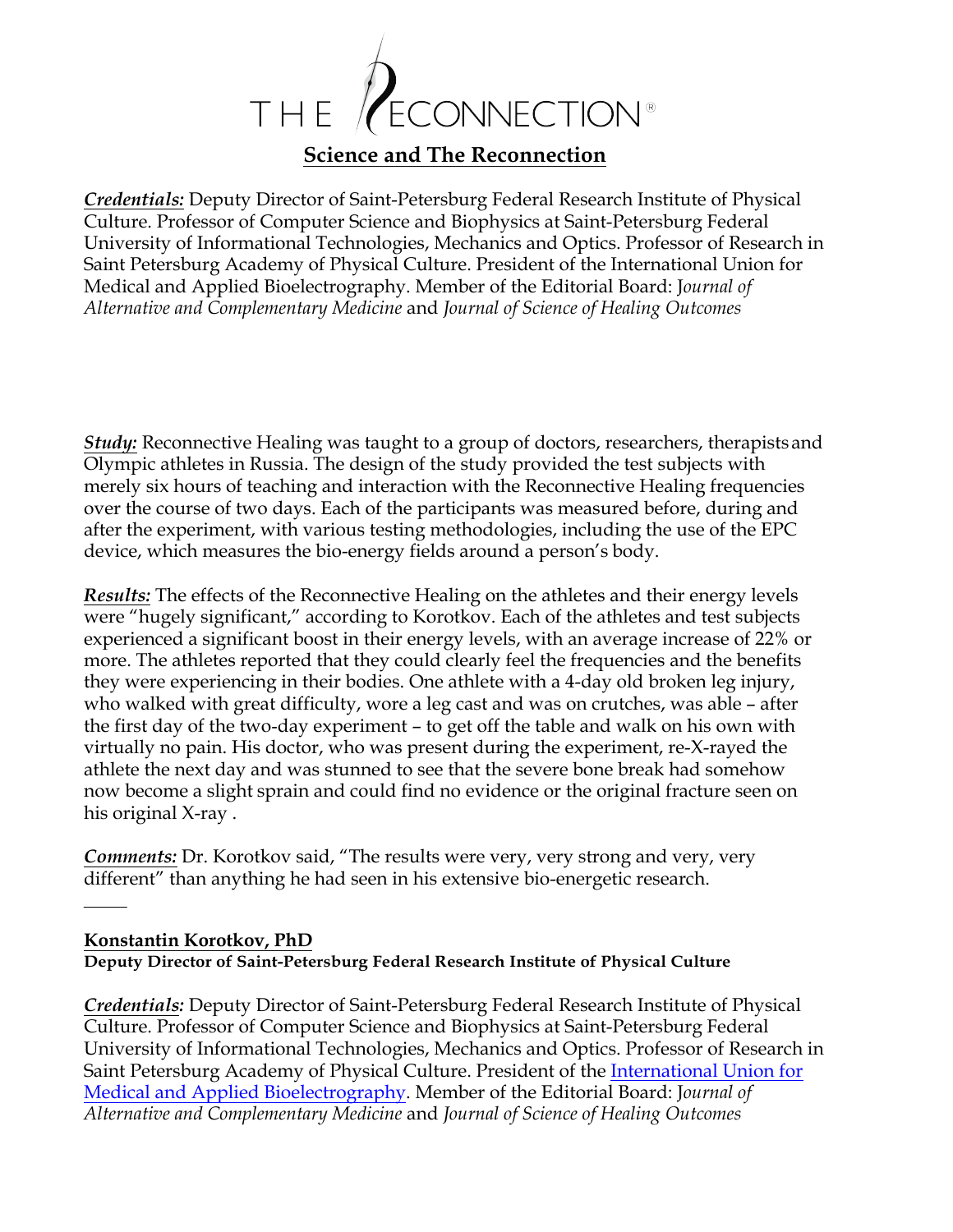

*Study:* A double-blind test was carried out on Russian Olympians and world-class athletes, 40 people in total. The athletes were measured before and after Reconnective Healing was administered. They were measured for pulse rate, heart rhythm, energy reserves, speed of recovery and blood parameters over a series of studies.

*Results:* The results showed that early with all participants there was a rapid positive effect. Half of those who received a Reconnective Healing session had their energy parameters significantly increase and ten days later, their improvement became even more statistically significant. Further studies showed a decrease in blood pressure, increase in metabolic, immune, antitoxin and antioxidant activity in the body, improved cardiovascular function and showed **improvements in the DNA**.

*Comments:* Dr. Korotkov said, "This signifies the long-lasting effect of Reconnective Healing and its significance for well-being and preparation of athletes."

## *Coherence Studies Conducted on Reconnective Healing Practitioners*

#### **Gary Schwartz, Ph.D.**

**University of Arizona, Director Laboratory for the Advances in Consciousness and Health**

Studies Conducted with Dr. Ann Baldwin, Laboratory for Advances in Consciousness and Health at the University of Arizona,

*Credentials:* Director of Medicine, Neurology, Psychiatry, Psychology, and Surgery; and Director, Laboratory for Advances in Consciousness and Health, University of Arizona. Former Director of the university's Human Energy Systems Laboratory. PhD from Harvard University in 1971; assistant professor of psychology at Harvard until 1976; professor of psychology and psychiatry at Yale University and director of the Yale Psychophysiology Center. Co-director of Yale Behavioral Medicine Clinic.

*Study:* Using the Laser Perfusion device, the study set out to look at the heart rate and heart rate variability of Reconnective Healing Practitioners, comparing them with previous studies measuring people in meditation, Qi Gong grandmasters, Reiki masters and martial artists.

**Results:** During sessions, both the Reconnective Healing Practitioners and their subjects go into dramatically enhanced healing states. The practitioner experiences a state in which marked and significant brain and heart activity occurs. This state, called "emotional quiescence," is associated with extreme awareness, feelings of peace, connection to the universal energy field and the ability to perceive on enhanced levels. This far exceeds any state that is typically seen with energy healing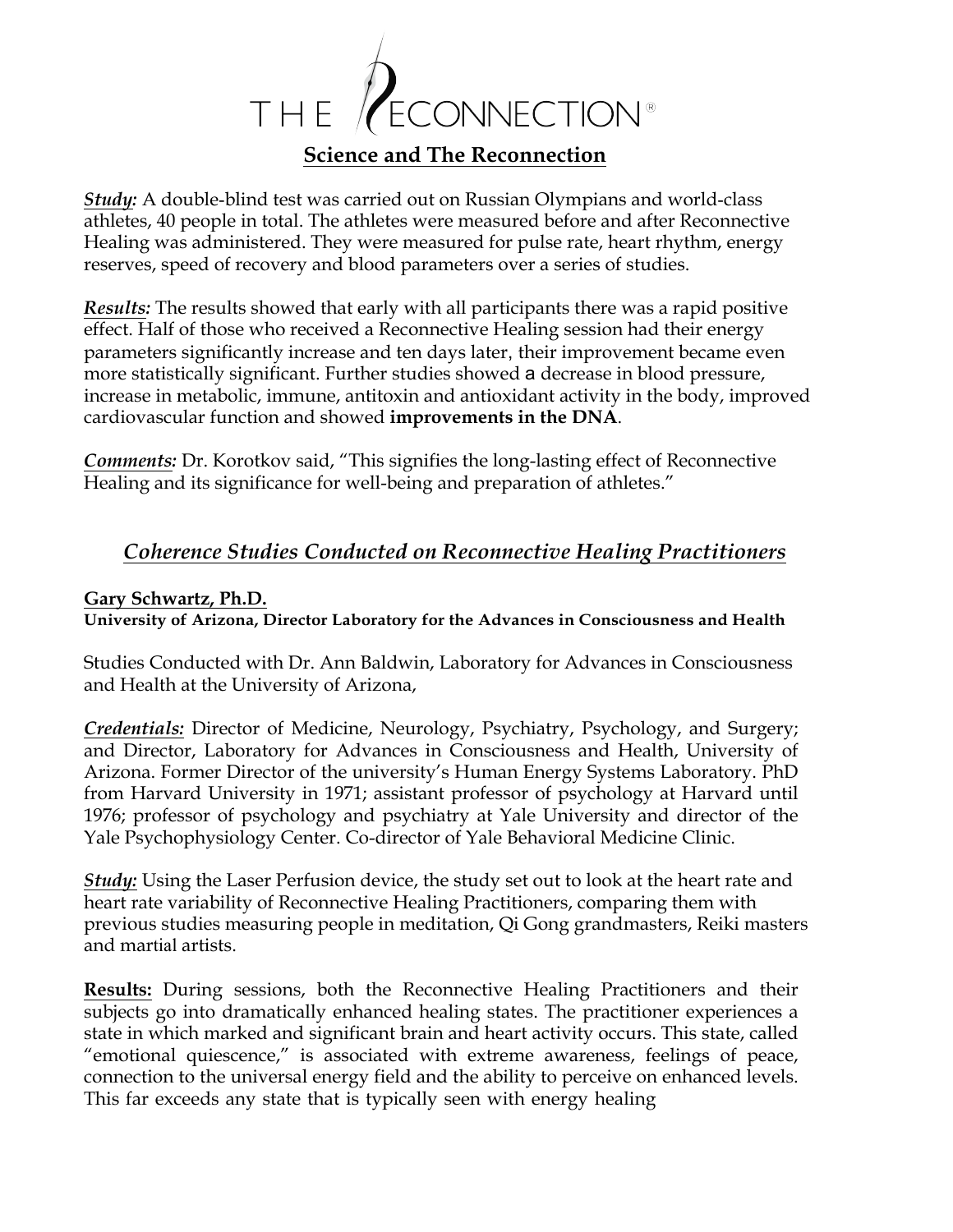

modalities. It in fact is a very different state than has been seen in yoga, meditation, Reiki or any energy healing. This documents clear evidence that Reconnective Healing is something new and different from what has been on the planet before now.

## *Studies Demonstrating Reconnective Healing Impact on Plant and Plant DNA*

### **Gary Schwartz, Ph.D.**

**University of Arizona, Director Laboratory for the Advances in Consciousness and Health**

*Credentials:* Director of Medicine, Neurology, Psychiatry, Psychology, and Surgery; and Director, Laboratory for Advances in Consciousness and Health, University of Arizona. Former Director of the university's Human Energy Systems Laboratory. PhD from Harvard University in 1971;assistant professor of psychology at Harvard until 1976; professor of psychology and psychiatry at Yale University and director of the Yale Psychophysiology Center. Co-director of Yale Behavioral Medicine Clinic.

*Study:* This study set out to examine what transpires when Reconnective Healing is applied to plants. Plant leaves were selected and matched for size and consistency. What was known was that when leaves are separated from their life source (stem or trunk) they die. When leaves are in this process of dying, they actually bleed—not blood or fluid—but light. Light leaves the organisms as they die. In each experiment, the control leaf in the pair was left to die naturally. The other matched leaf was subject to one of several healing modalities.

*Results:* The naturally extinguishing leaf died in seven to ten days. The other leaf with energy applied lasted up to 90 days--eight to ten times than the average of the "normal" range. But here was the interesting distinction: With Reiki, the leaf's recovery started fast and then faded; with Qi Gong, it started slower but lasted longer. However, when Reconnective Healing was applied, it *started faster and stayed MUCH longer* helping to keep the leaves alive as long as 90 days.

#### **Glen Rein, Ph.D.**

#### **Director, Quantum Biology Research Labs, NY.**

*Credentials:* Director, Quantum Biology Research Labs, NY. Senior Principle Scientist/Director at Estee Lauder, Research scientist at Stanford University Medical Center, Assistant Professor at Mt. Sinai Hospital.

*Study:* The study was designed to establish what impact Reconnective Healing had on human DNA. In the experiment, human DNA was "shocked" with heat or electricity. It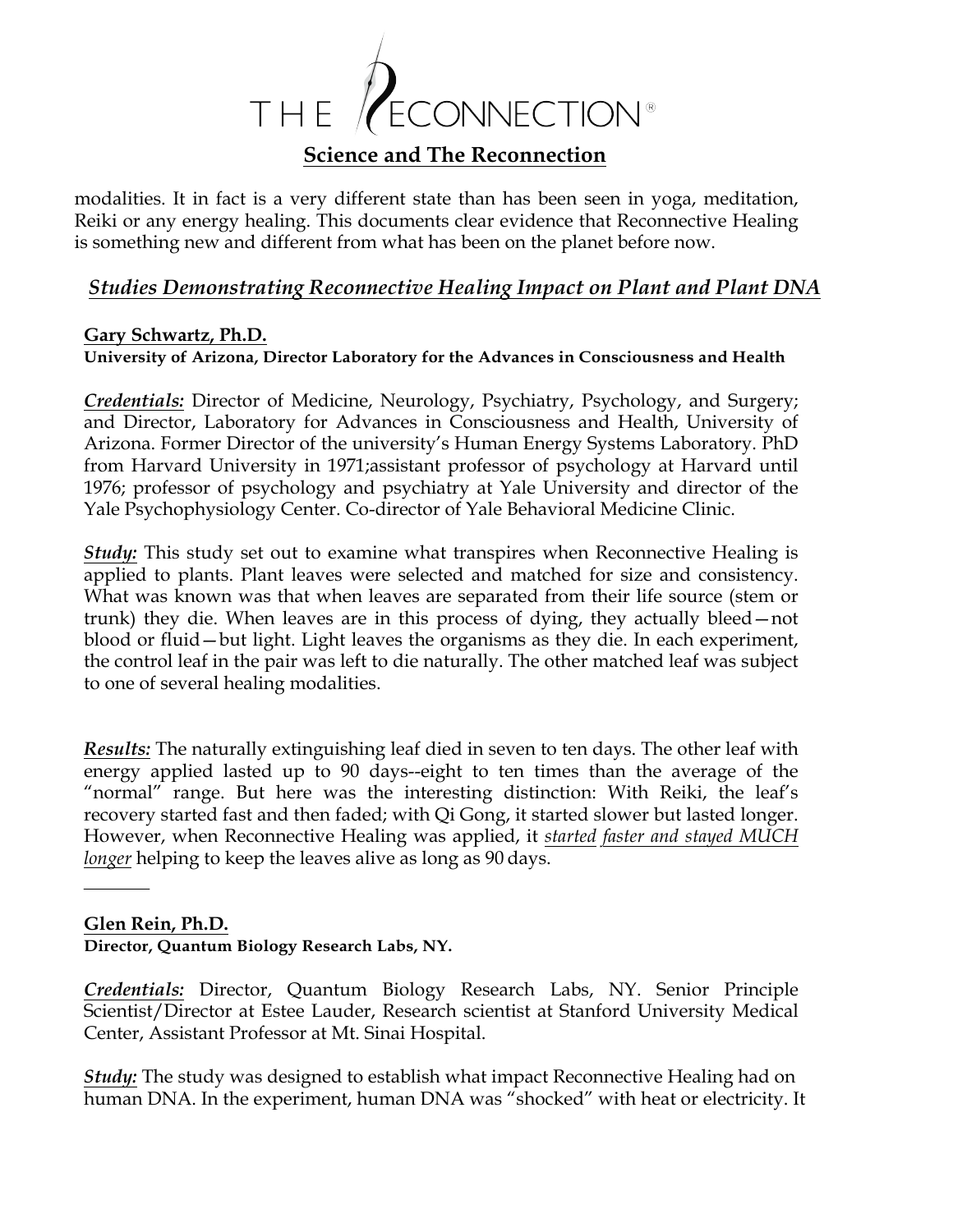

was known that when shocked, DNA unwinds. If allowed to recover on its own, it will rewind over a specific time period, taking light as it rewinds. Using a spectrophotometer, Rein introduced the recovering DNA to various forms of healing modalities: Reiki, Johrei, Jin Shin and Reconnective Healing.

*Results:* With Reiki, Johrei, Jin Shin, the DNA rewound slower than the established norm. With Reconnective Healing, it rewound FASTER. Furthermore, only on the DNA subject to Reconnective Healing, there was evidence that this form of healing actually corrected defects inherent or pre-existing in the DNA. This confirms that Reconnective Healing is different and has a direct impact on the DNA level of human beings.

# *Studies Conducted on the Thermodynamic and Magnetoelectric Energy Environment During Reconnective Healing*

#### **William A. Tiller, Ph.D. Emeritus Professor, Stanford University**

*Credentials:* Professor Emeritus of Stanford University, author of eight books, 250 scientific papers and star of the film *What The Bleep…!?* Four of his books are in psychoenergetic science.

*Study:* The study looked at how the physical properties of a room or space change as a result of healing frequencies entering that room. Studies were conducted and duplicated at *Reconnective Healing* seminars in Sedona, AZ in 2006, Los Angeles in 2007, Los Angeles in 2008 and Los Angeles in 2009. Using proprietary and advanced equipment, Dr. Tiller measured the change in energy within the room before, during and after the seminars where people were actually engaged in Reconnective Healing.

*Results:* There was a dramatic increase in the excess free thermodynamic energy in the room. Comparing the shift to what one would see if it were a simple measurement of energy, the temperature of the room would have increased by 300 degrees Celsius (572 degrees Fahrenheit). But with *Reconnective Healing,* while the *actual* room temperature does not change, the amount of energy, light and information *charging* the room does precisely what Tiller was able to measure. Tiller reports that his data shows that entropy declines during Reconnective Healing, allowing coherence to prevail. Entropy is the natural state of decay and decline when all things are not held together by a force, attention effort and focus. Entropy causes aging, chaos, decay and disease. So when entropy declines (negative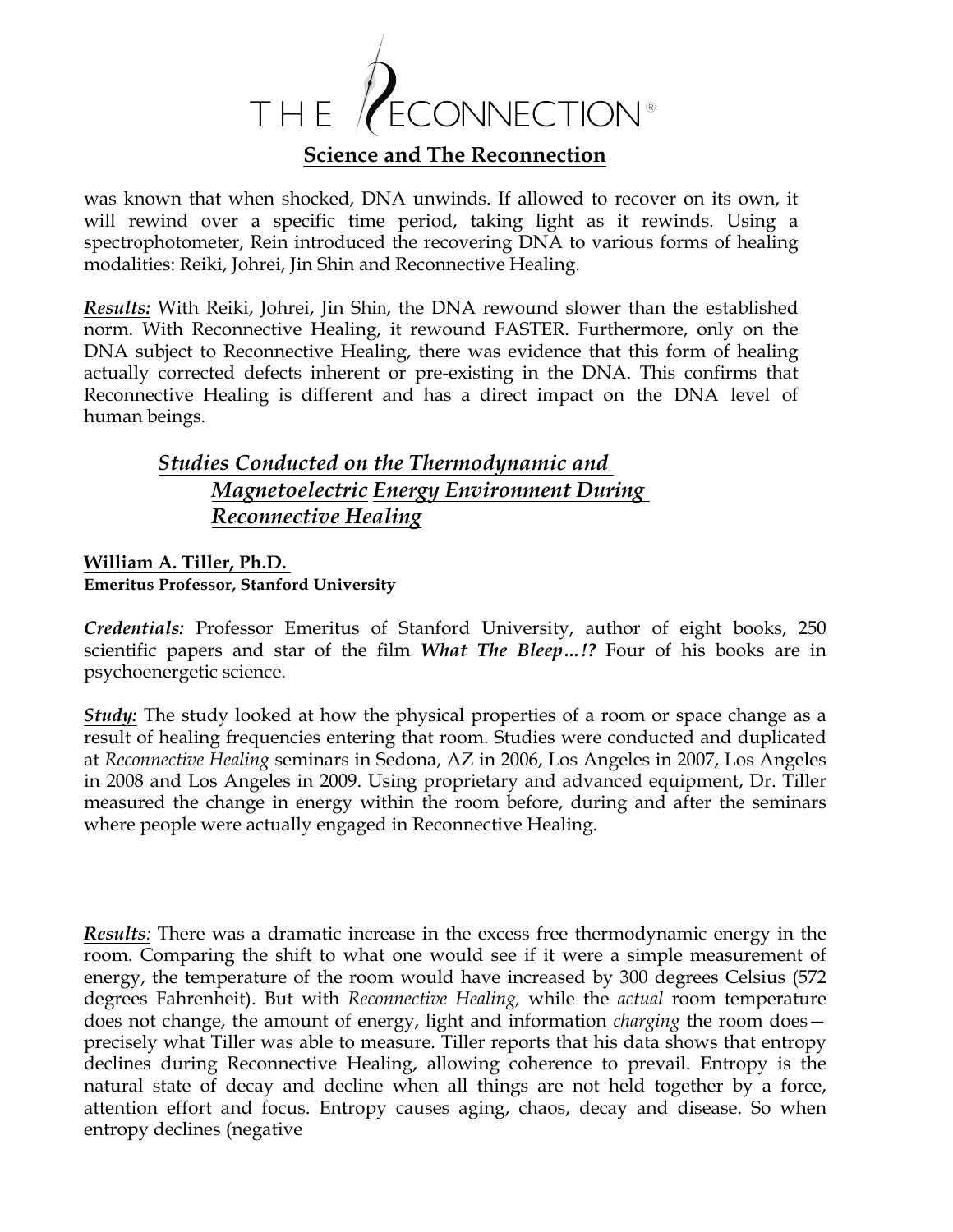

entropy), greater coherence or order is present. Thus coherence takes over, and balance is then introduced into the body, helping it to restore and rejuvenate.

*Comments:* "The data that we gathered was quite remarkable. First of all, we found that when we started monitoring the room, which was about five hours before anyone – any of Eric's crew, or Eric himself, or the healers – ever came into the room, we measured a higher gauge symmetry state than in normal reality. It was already a conditioned space. So something had happened before people even gathered. That space was set up, and that made it easy then for healers to work. As we continued to monitor that space, we found two days later the increase in this effective energy content was huge! This shift of energy is what allows normal human beings to enter a room and later to walk out with an ability to heal others and themselves, regardless of their background or education. The Reconnective Healing frequencies bring healing beyond just what has been classically known as energy healing into a broader spectrum of energy, light and information."

"There are many energies involved in light. There is, of course, electromagnetic light, which everyone knows about. The coarsest level of the human body is all about electromagnetic energy. So you can use light in the way it's used in energy medicine, especially on acupuncture points, to systemically provide healing in the body. Or you can go to a higher level... magnetoelectric energy. That has an aspect of light as well. And at all of these higher dimensional levels there is a light which is the communicator between the aspects of substance at that level of being. "

"So, when Eric talks about Reconnective Healing, then really what is happening is that many kinds of energy and light are flowing through the healer and into the healee. In other words, what we're talking about is bringing it beyond just what has been classically known as energy healing into a broader spectrum of energy, light and information."

"We've also developed an instrument now which can access these higher dimensional levels of reality. It's just a beginning, but at least it's one in which we can have a readout. That's very important so that we can begin to monitor the space in which healers work and describe the level of effectiveness of what they're doing on an energy level, in terms of a quantitative measurement of that particular space."